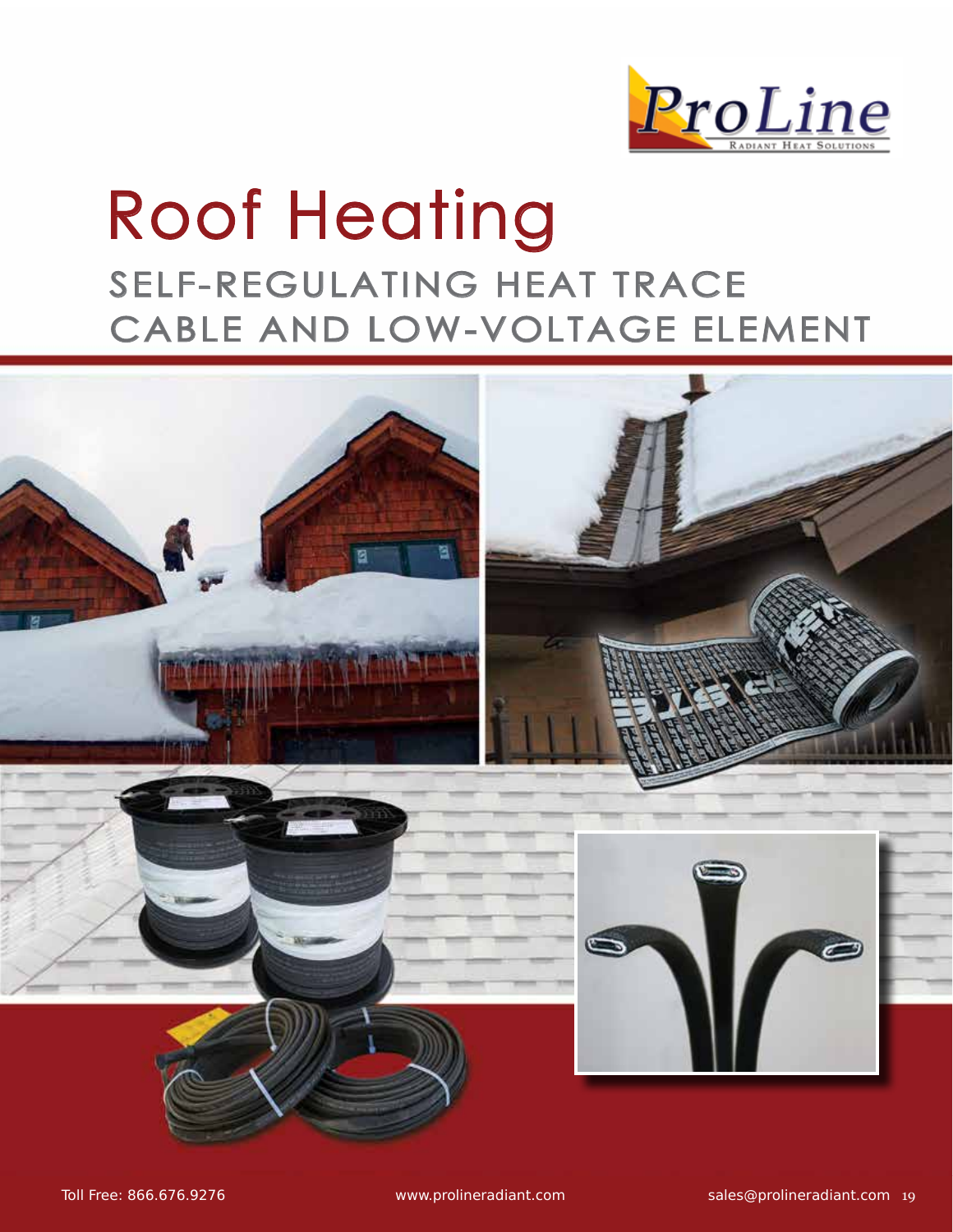### Why ProLine Heat Trace Cable?

ProLine self-regulating heat cable features a more flexible outer jacket and more durable carbon core than other leading brands of self-reg cable. These features provide more consistent performance, longer lifespan, and easier installation in cold temperatures.

### **Key Features of ProLine Self-regulating Heat Cable vs. Other Cable Brands**

#### **Outer Jacket Quality**

#### **Typical Self-regulating Heat Cable**

The outer jacket of typical self-regulating cable tends to "bubble" or separate from the cable core when the cable is manipulated for turns. These irregularities create stress points on the cable that can result in water reaching the core, leading to erratic heating and eventual cable failure.



#### **ProLine Radiant Self-regulating Heat Cable**

ProLine self-regulating heat cable does not "bubble" at an even tighter bend radius of  $1\frac{1}{2}$  inches.

### **Installation at Low Temperatures**

#### **Typical Self-regulating Heat Cable**

Typical self-regulating cable has a minimum installation temperature of 32-40°F. This is because the carbon in the cable becomes brittle and can easily break when bent or manipulated at low temperatures.

The outer jacket also becomes stiff, making the securing of cable to the pipes difficult during cold weather installations. The outer jacket tends to "pucker" and pull away from the core when making bends, compromising

the cable's integrity and leading to cable failure. Therefore installing most self-regulating heat cable at temperatures below 40°F is not recommended.



 – Eric W., Licensed Contractor *ProLine* self-regulating heat cable and plug with GFCI.

#### **Other Leading Brands of Self-regulating Cable**

The outer jacket of most self-regulating heat cable separates from the core at a typical bend radius of 2 inches.

#### **ProLine Self-regulating Heat Cable**

ProLine self-regulating heat cable features a higher quality outer jacket that does not "bubble". This reduces the chances of water seepage and cable failure.



#### **ProLine Self-regulating Heat Cable**

ProLine self-regulating cable features a higher quality carbon center that is more resilient in low temperatures, thereby allowing the cable to be safely installed at temperatures as low as -40°F.

The higher quality outer jacket also remains flexible at low temperatures, resulting in more reliable performance and easier installation when securing to various pipe trace applications.

*"*In all the years I've been installing radiant heating systems, I've noticed that "bubbles" in the outer jacket of the cable almost always result in a point of failure. The superior outer jacket of ProLine's self-reg cable helps to eliminate this problem."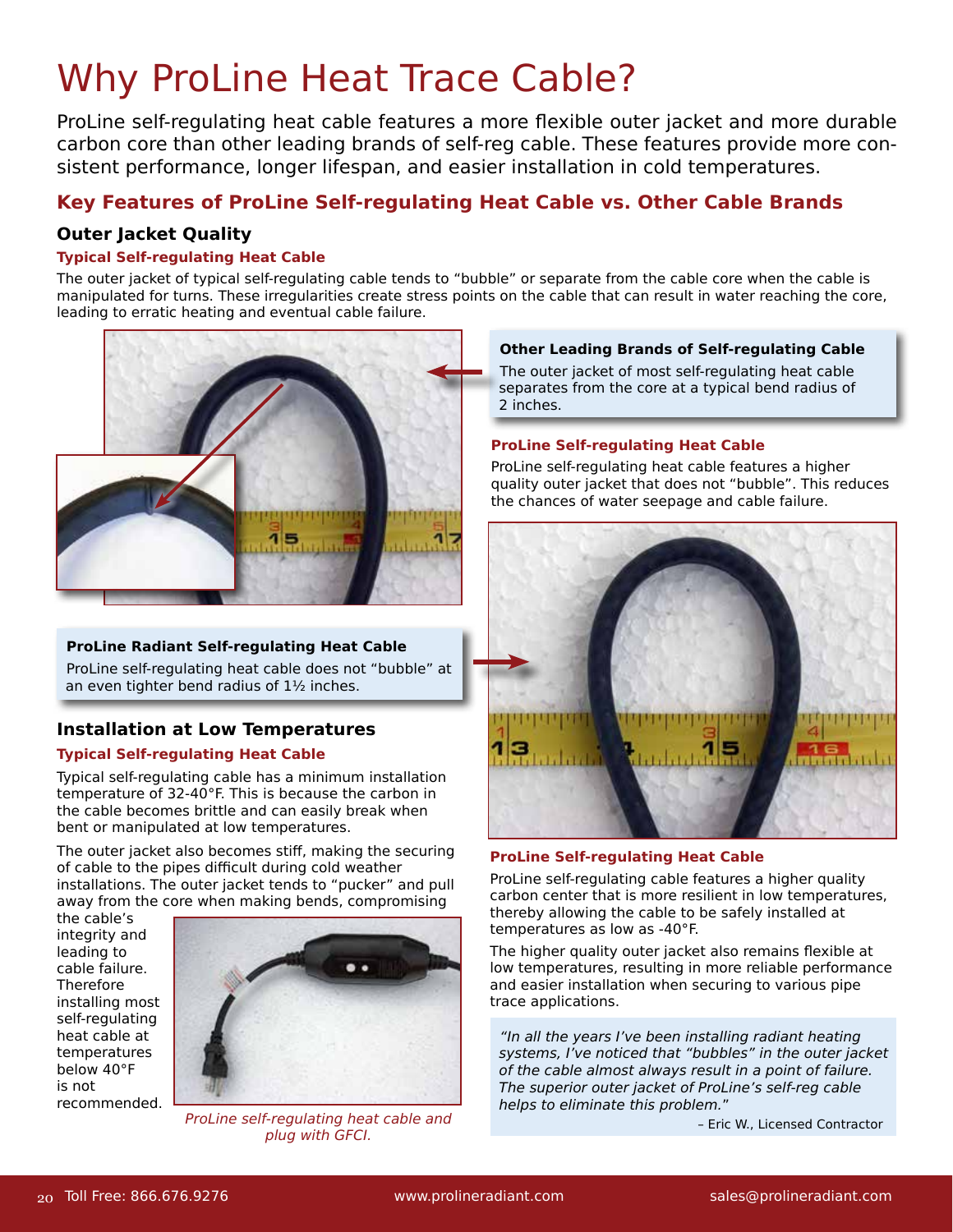## Self-Regulating Heat Cable System Overview



Several roof heating options are available from ProLine Radiant. The illustration below shows the general layout of a self-regulating heat cable system, heating the roof edges, valley, gutter and downspout. For specific installation information please refer to the installation manual.

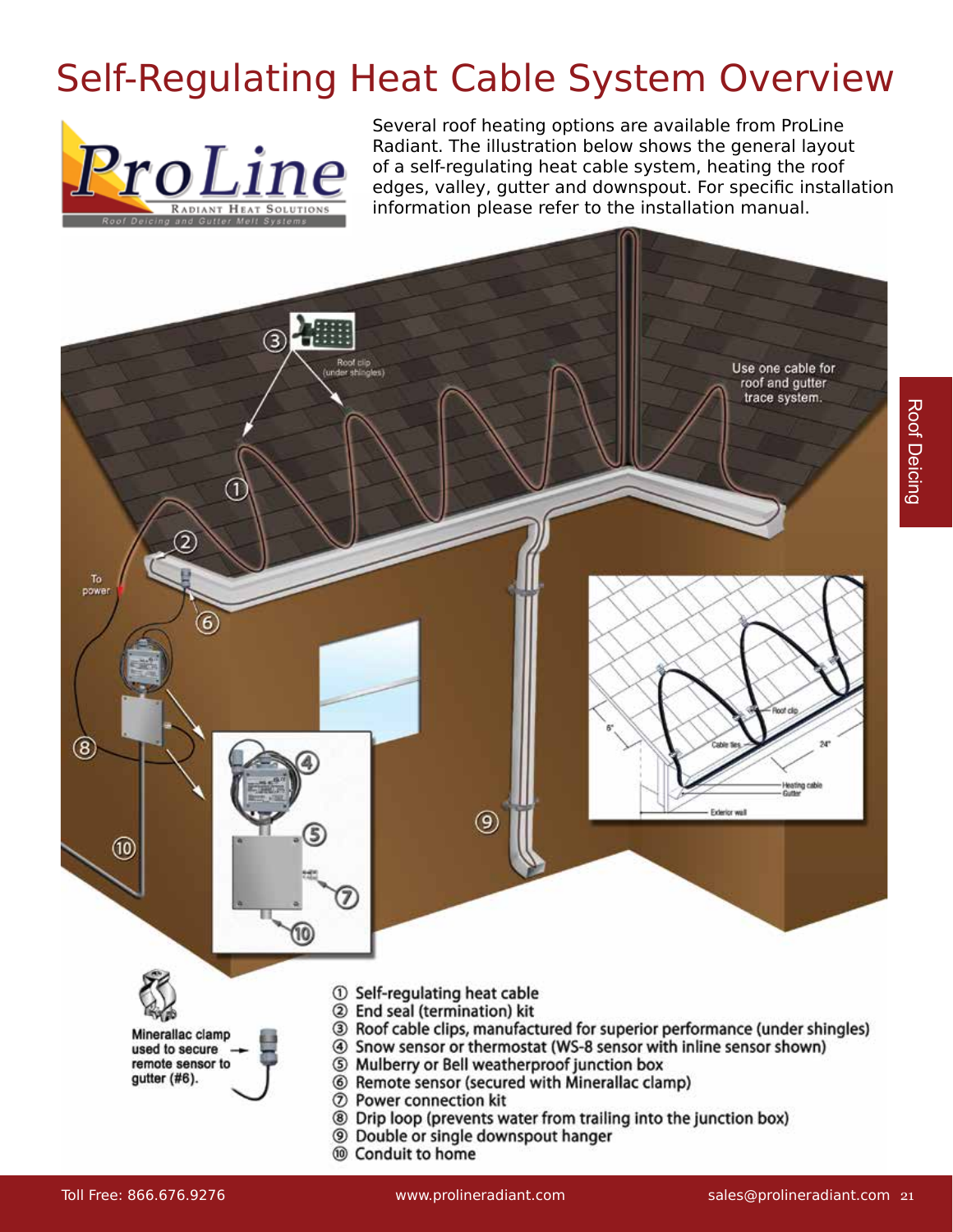



# PLSRL Heat Trace Cable Data Sheet

PLSRL self-regulating heat cable is a popular choice for roof heating and gutter trace applications. The cable features a flexible outer jacket and durable carbon core, providing consistent performance, long lifespan, and easy installation in cold temperatures.

| <b>Technical Data for PLSRL Heat Cable</b>                                   |                                    |
|------------------------------------------------------------------------------|------------------------------------|
| Service voltage                                                              | 110-120 V, 208-277 V               |
| Maximum maintain or con-<br>tinuous exposure tempera-<br>ture (power on)     | $+149^{\circ}$ F (65°C)            |
| Maximum intermittent expo-<br>sure temperature<br>1,000 hours (power on/off) | +185°F (85°C)                      |
| Minimum installation<br>temperature                                          | $-40^{\circ}$ F ( $-40^{\circ}$ C) |
| Protective braid<br>resistance                                               | $<$ 18.2 $\Omega$ /km              |
| Bus wire gauge                                                               | <b>16 AWG</b>                      |
| Approvals                                                                    | cULus; CE, ATEX, IECEx, EAC        |
| Warranty                                                                     | 2 years (Not prorated)             |

#### **Maximum Length (feet) vs Circuit Breaker Size**

| Cable                                         | Startup Temp.                      | 120 V |            |     | 240 V |     |            |     |     |
|-----------------------------------------------|------------------------------------|-------|------------|-----|-------|-----|------------|-----|-----|
| <b>Breaker Size</b>                           |                                    | 15A   | <b>20A</b> | 30A | 40A   | 15A | <b>20A</b> | 30A | 40A |
|                                               | $50^{\circ}$ F (+10°C)             | 230   | 270        | 270 | 270   | 460 | 540        | 540 | 540 |
|                                               | $32^{\circ}F(0^{\circ}C)$          | 230   | 270        | 270 | 270   | 460 | 540        | 540 | 540 |
| PLSRL-6-1<br>and                              | 14°F (-10°C)                       | 180   | 210        | 270 | 270   | 360 | 420        | 540 | 540 |
| PLSRL-6-2                                     | $0^{\circ}$ F (-18 $^{\circ}$ C)   | 140   | 190        | 270 | 270   | 285 | 380        | 540 | 540 |
|                                               | $-20^{\circ}$ F (-29 $^{\circ}$ C) | 125   | 165        | 250 | 270   | 250 | 330        | 500 | 540 |
|                                               | $-40^{\circ}$ F (-40 $^{\circ}$ C) | 110   | 145        | 220 | 270   | 220 | 295        | 440 | 540 |
|                                               | $50^{\circ}$ F (+10 $^{\circ}$ C)  | 150   | 200        | 210 | 210   | 300 | 400        | 420 | 420 |
|                                               | $32^{\circ}F(0^{\circ}C)$          | 150   | 200        | 210 | 210   | 300 | 400        | 420 | 420 |
| PLSRL-8-1                                     | 14°F (-10°C)                       | 140   | 150        | 205 | 210   | 280 | 300        | 410 | 420 |
| and<br>PLSRL-8-2                              | $0^{\circ}$ F (-18°C)              | 100   | 130        | 200 | 210   | 200 | 265        | 400 | 420 |
|                                               | $-20^{\circ}$ F (-29 $^{\circ}$ C) | 85    | 115        | 175 | 210   | 175 | 235        | 350 | 420 |
|                                               | $-40^{\circ}$ F ( $-40^{\circ}$ C) | 80    | 105        | 155 | 210   | 155 | 210        | 315 | 420 |
|                                               | $50^{\circ}$ F (+10°C)             | 120   | 160        | 180 | 180   | 240 | 315        | 360 | 360 |
|                                               | $32^{\circ}F(0^{\circ}C)$          | 105   | 140        | 170 | 180   | 210 | 280        | 340 | 360 |
| <b>PLSRL-10-1</b><br>and<br><b>PLSRL-10-2</b> | $14^{\circ}$ F (-10 $^{\circ}$ C)  | 95    | 125        | 165 | 180   | 190 | 250        | 330 | 360 |
|                                               | $0^{\circ}$ F (-18°C)              | 80    | 110        | 160 | 180   | 160 | 215        | 325 | 360 |
|                                               | $-20^{\circ}$ F (-29 $^{\circ}$ C) | 70    | 95         | 140 | 180   | 145 | 190        | 285 | 360 |
|                                               | $-40^{\circ}$ F (-40°C)            | 60    | 85         | 125 | 170   | 125 | 170        | 255 | 340 |

#### **PLSRL Cable Dimensions**

| Type     | <b>Dimensions</b>            | <b>Minimum Bend</b><br>Radius   |
|----------|------------------------------|---------------------------------|
| PLSRL-CR | $10.9 \times 6.0 \text{ mm}$ | 1.4 inches<br>$(36 \text{ mm})$ |

**Power Output Curves** 



### ORDERING INFORMATION



Copper Braid Insulation **Bus Wires** 





Toll Free: 866.676.9276 www.prolineradiant.com sales@prolineradiant.com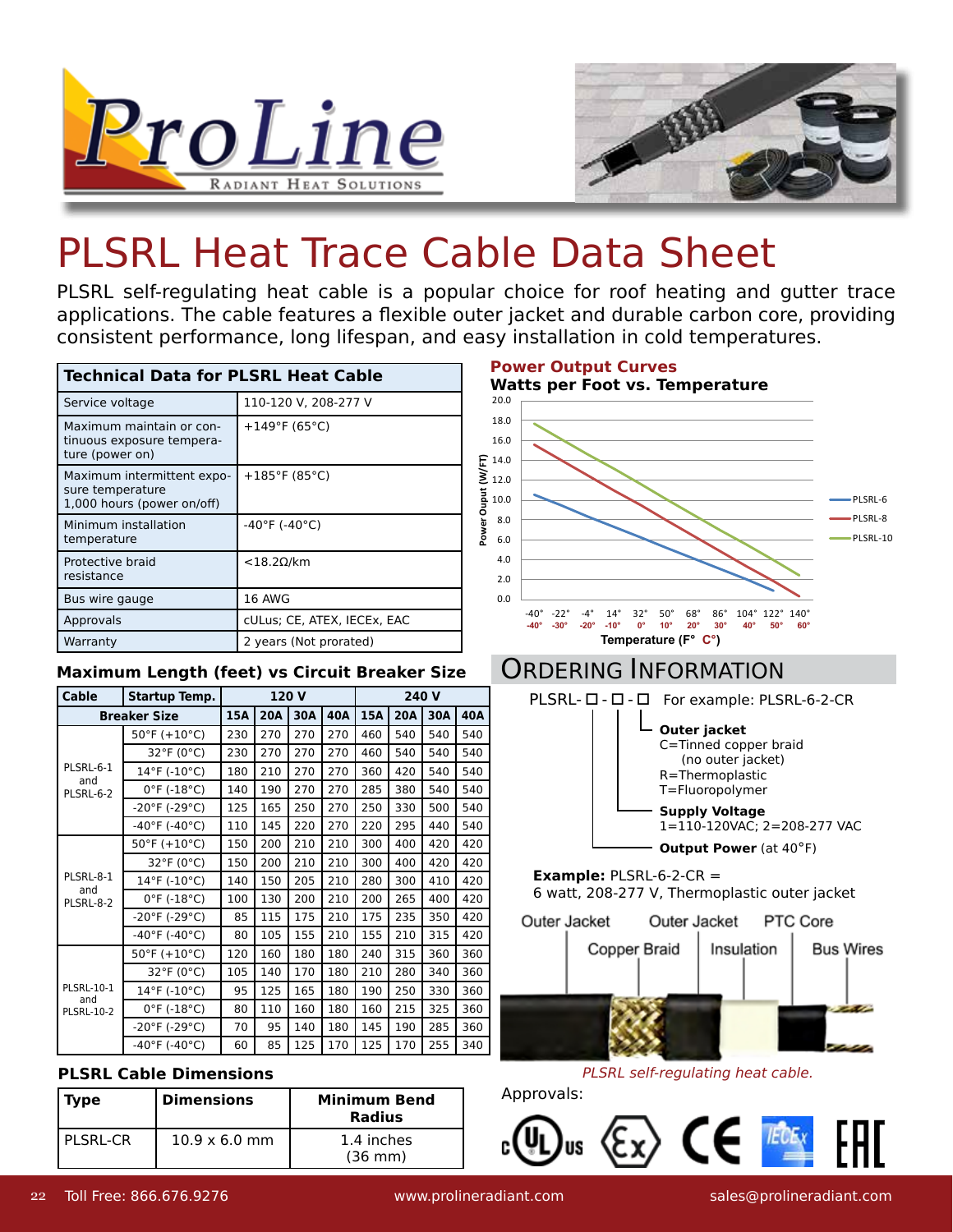# PLSRR Heat Trace Cable Data Sheet

PLSRR is self-regulating heat cable that is used for roof/gutter applications. The cable features a flexible, UV-stabilized thermoplastic elastomer overjacket that protects the carbon core for wet applications and exposure to the sun. The parallel heating cable is designed for a variety of industrial applications and environments, including explosion-hazardous and nonhazardous areas. (ProLine's PLSRR heat trace cable features a NON-PRORATED 10-year warranty.)

| <b>Technical Data for PLSRR Heat Cable</b>                                 |                                                                                 |
|----------------------------------------------------------------------------|---------------------------------------------------------------------------------|
| Service voltage                                                            | 110-120 V, 208-277 V                                                            |
| Maximum maintain or con-<br>tinuous exposure tempera-<br>ture (power on)   | +149°F (65°C)                                                                   |
| Maximum intermittent<br>exposure temperature<br>1,000 hours (power on/off) | +185°F (85°C)                                                                   |
| Minimum installation temp.                                                 | $-40^{\circ}$ F (-40 $^{\circ}$ C)                                              |
| Protective braid resistance                                                | $<$ 18.2 $\Omega$ /km                                                           |
| Bus wire gauge                                                             | 16 AWG                                                                          |
| Approvals                                                                  | cULus; hazardous, CSA, ATEX, IECEx                                              |
| Warranty                                                                   | 10 years (Not prorated)                                                         |
| Certifications                                                             | Class I, Div.2 Groups A, B, C, D<br>Class II, Div.2 Groups E, F, G<br>Class III |

#### **Maximum Length (feet) vs Circuit Breaker Size**

| Cable                                         | Startup Temp.                      | 120 V |            |     |     |     | 240 V      |     |     |
|-----------------------------------------------|------------------------------------|-------|------------|-----|-----|-----|------------|-----|-----|
| <b>Breaker Size</b>                           |                                    | 15A   | <b>20A</b> | 30A | 40A | 15A | <b>20A</b> | 30A | 40A |
|                                               | $50^{\circ}$ F (+10°C)             | 230   | 270        | 270 | 270 | 460 | 540        | 540 | 540 |
| PLSRR-6-1<br>and                              | 32°F (0°C)                         | 230   | 270        | 270 | 270 | 460 | 540        | 540 | 540 |
| PLSRR-6-2                                     | $14^{\circ}$ F (-10 $^{\circ}$ C)  | 180   | 210        | 270 | 270 | 360 | 420        | 540 | 540 |
|                                               | $0^{\circ}$ F (-18 $^{\circ}$ C)   | 140   | 190        | 270 | 270 | 285 | 380        | 540 | 540 |
|                                               | $-20^{\circ}$ F (-29 $^{\circ}$ C) | 125   | 165        | 250 | 270 | 250 | 330        | 500 | 540 |
|                                               | $-40^{\circ}$ F ( $-40^{\circ}$ C) | 110   | 145        | 220 | 270 | 220 | 295        | 440 | 540 |
|                                               | $50^{\circ}$ F (+10 $^{\circ}$ C)  | 150   | 200        | 210 | 210 | 300 | 400        | 420 | 420 |
| PLSRR-8-1<br>and                              | 32°F (0°C)                         | 150   | 200        | 210 | 210 | 300 | 400        | 420 | 420 |
| PLSRR-8-2                                     | $14^{\circ}$ F (-10 $^{\circ}$ C)  | 140   | 150        | 205 | 210 | 280 | 300        | 410 | 420 |
|                                               | $0^{\circ}$ F (-18 $^{\circ}$ C)   | 100   | 130        | 200 | 210 | 200 | 265        | 400 | 420 |
|                                               | $-20^{\circ}$ F ( $-29^{\circ}$ C) | 85    | 115        | 175 | 210 | 175 | 235        | 350 | 420 |
|                                               | $-40^{\circ}$ F ( $-40^{\circ}$ C) | 80    | 105        | 155 | 210 | 155 | 210        | 315 | 420 |
|                                               | $50^{\circ}$ F (+10 $^{\circ}$ C)  | 120   | 160        | 180 | 180 | 240 | 315        | 360 | 360 |
| <b>PLSRR-10-1</b><br>and                      | 32°F (0°C)                         | 105   | 140        | 170 | 180 | 210 | 280        | 340 | 360 |
| <b>PLSRR-10-2</b>                             | 14°F (-10°C)                       | 95    | 125        | 165 | 180 | 190 | 250        | 330 | 360 |
|                                               | $0^{\circ}$ F (-18 $^{\circ}$ C)   | 80    | 110        | 160 | 180 | 160 | 215        | 325 | 360 |
|                                               | $-20^{\circ}$ F ( $-29^{\circ}$ C) | 70    | 95         | 140 | 180 | 145 | 190        | 285 | 360 |
|                                               | $-40^{\circ}$ F ( $-40^{\circ}$ C) | 60    | 85         | 125 | 170 | 125 | 170        | 255 | 340 |
| <b>PLSRR-12-1</b><br>and<br><b>PLSRR-12-2</b> | $50^{\circ}$ F (+10 $^{\circ}$ C)  | 80    | 140        | 150 | 150 | 160 | 270        | 310 | 310 |
|                                               | 32°F (0°C)                         | 75    | 130        | 145 | 150 | 150 | 260        | 290 | 310 |
|                                               | 14°F (-10°C)                       | 70    | 115        | 142 | 150 | 140 | 230        | 285 | 310 |
|                                               | $0^{\circ}$ F (-18°C)              | 60    | 80         | 140 | 150 | 120 | 160        | 280 | 310 |
|                                               | $-20^{\circ}$ F ( $-29^{\circ}$ C) | 50    | 65         | 110 | 150 | 105 | 140        | 225 | 310 |
|                                               | $-40^{\circ}$ F ( $-40^{\circ}$ C) | 45    | 60         | 90  | 140 | 90  | 125        | 190 | 280 |

Approvals:







8.0 10.0 12.0 14.0 16.0 18.0 20.0 22.0

**Power Ouput (W/FT)**

Power

**Power Output Curves** 

**Watts per Foot vs. Temperature Watts per Foot vs Temperature**

PLSRR-6 PLSRR-8 **Roof Deicing** Roof DeicingPLSRR-10 PLSRR-12

### ORDERING INFORMATION

**Temperature (°F) Temperature (F° C°)**

**-40° -30° -20° -10° 0° 10° 20° 30° 40° 50° 60°**



 **Example:** PLSRR-8-2-CR = 8 watt, 208-277 V, Thermoplastic outer jacket



#### Cutaway view of ProLine self-regulating heat cable.

#### **PLSRR Dimensions and Bend Radius**

| Type            | <b>Dimensions</b>    | <b>Minimum Bend</b><br><b>Radius</b> |
|-----------------|----------------------|--------------------------------------|
| <b>PLSRR-C</b>  | $11.0 \times 4.4$ mm | $1$ -inch<br>$(26$ mm $)$            |
| <b>PLSRR-CR</b> | $12.6 \times 6.0$ mm | 1.4 inches<br>$(36 \text{ mm})$      |
| <b>PLSRR-CT</b> | $12.0 \times 5.4$ mm | 1.25 inches<br>$(32 \text{ mm})$     |

**O**YEAR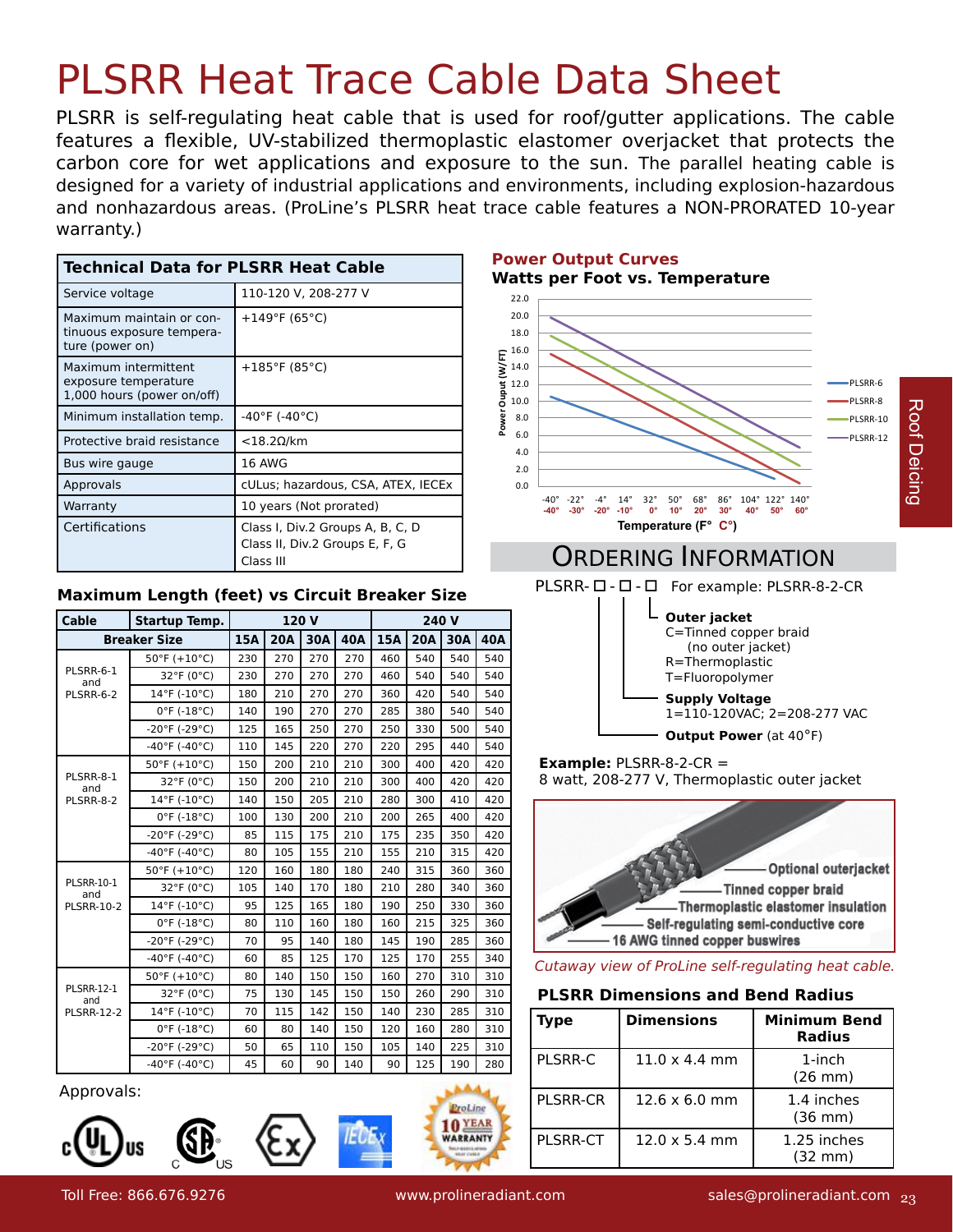# Pre-Assembled Heat Trace Cable

ProLine pre-assembled (pre-terminated) self-regulating heat cable is the premier solution for quick, easy installation for roof and gutter heating and pipe trace applications. The 120 volt pre-assembled plug-and-play kits come with the option of a standard power cord with or without a GFCI power plug. The termination, power connection, splice, tee, and end seal kit reduces installation time and requires no special skills or tools.

#### **PLSRT-1 120 V Pre-Assembled Heat Cable**

ProLine PLSRT-120 pre-assembled self-regulating heating cable is designed for commercial metal and plastic pipe protection and roof and gutter deicing applications. The 120-volt heating cables are available in 6, 12, 18, 24, 50, 75, 100, 125 and 150-foot lengths, and each comes assembled with a 6-foot power cord and plug. (Optional GFCI plus available.)

PLSRT-1 heating cables may be used on:

- Roofs made from all types of standard roofing materials, including shake, shingle, rubber, tar, wood, metal, and plastic.
- Gutters made from standard materials, including metal and plastic.
- Downspouts made from standard materials, including metal and plastic.

| Nominal cable width                 | $\frac{1}{2}$ -inch (12.7 mm)             |
|-------------------------------------|-------------------------------------------|
| Nominal cable thickness             | .24-inch (6.1 mm)                         |
| Bus wire gauge                      | 16 AWG                                    |
| Circuit breaker size                | 15 amps                                   |
| Plug rating                         | 15 amps                                   |
| Maximum exposure<br>temperature     | $150^{\circ}$ F (65°C)                    |
| Minimum installation<br>temperature | $-40^{\circ}$ F (-40 $^{\circ}$ C)        |
| Voltage rating                      | 110-120 V (For 208-277 V, please<br>call) |
| Protective braid resistance         | $<$ 18.20/km                              |
| Cold lead length                    | 6 feet with plug                          |
| Electrical classification           | Non-hazardous; ordinary areas             |
| <b>Exposure to chemicals</b>        | None                                      |
| Warranty                            | 2-years                                   |

#### **PLSRT-1 General Specifications (110-120 V)**

#### **General Instructions**

Install only in accessible locations; do not install behind walls or where the cable would be hidden.

Do not run the heating cable through walls, ceilings, or floors.

Connect only to ground-fault protected outlets that have been installed in accordance with all prevailing national and local codes and standards and are protected from rain and other water.



ProLine 120 V pre-terminated self-regulating heat cable.

#### **General Usage Guidelines**

- ProLine Radiant pre-terminated heating cables are not intended for use on flexible vinyl tubing (such as garden hoses).
- The heating cables should not be used inside any pipes.
- PLSRT pre-assembled heat cable is not intended for freeze protection of liquids other than water or for use in locations classified as 'hazardous'.
- Use a minimum of ½-inch fire-resistant, waterproof thermal insulation when installing the PLSRT heat cable on pipes.
- Never use the heat cable on pipes that may exceed 150°F (65°C).
- Do not use an extension cord with the heat cable.



*ProLine Radiant 120 V pre-terminated self-regulating*  heat cable with and without a ground fault circuit interrupter (GFCI).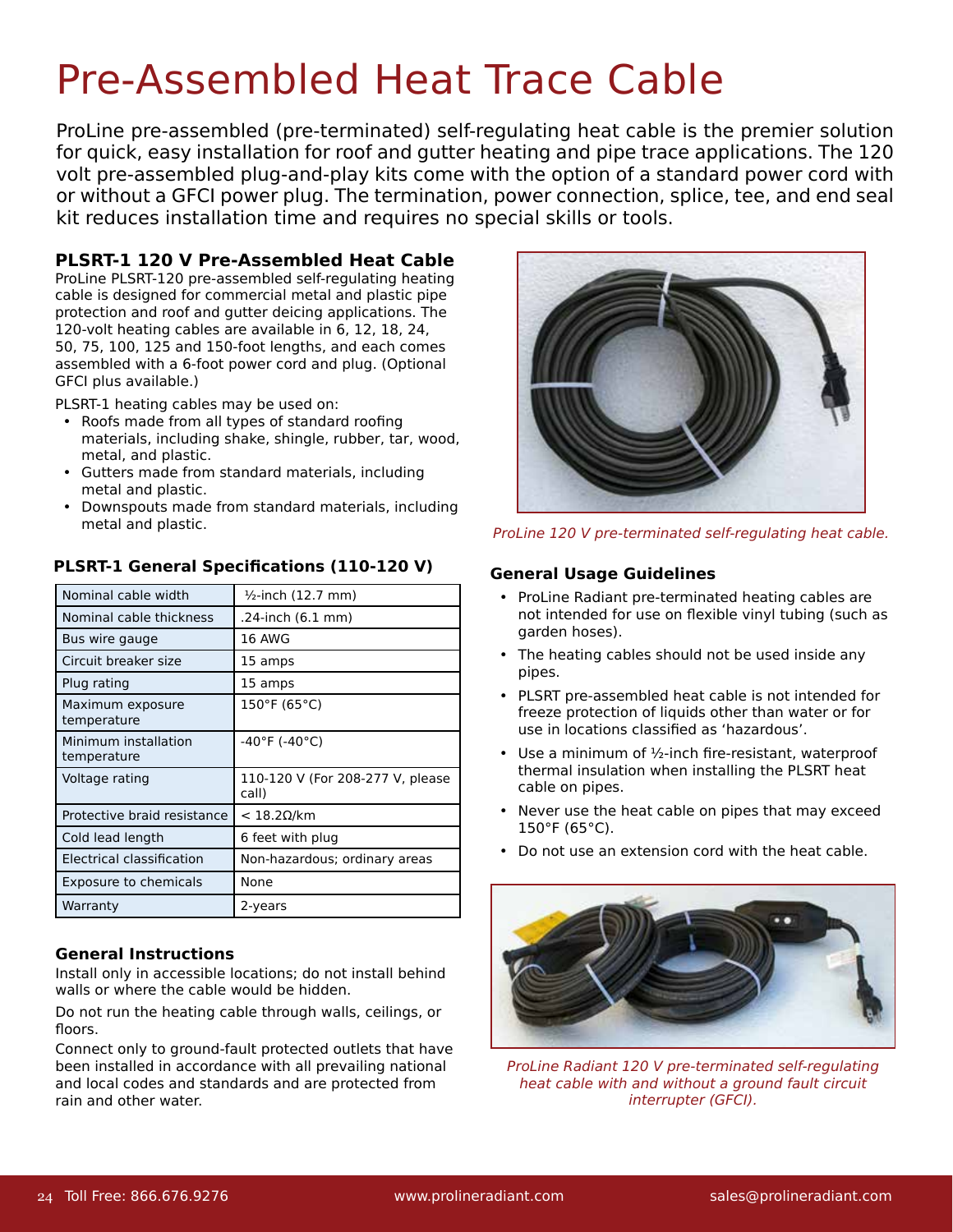



## Roof Deicing Control Options

### Self-regulating Heat Trace Cable

In addition to ProLine's industry leading self-regulating heat trace cable and professional system design/layout, users also have several activation device/controller options to ensure optimum performance of the roof deicing system.

**WS-8C Aerial Mount Sensor (WS-8C)** - The WS-8C activation device is designed for gutter, downspout, and roof ice melting and small satellite antenna deicing. The totally sealed, low voltage, remote-mount precipitation sensor allows the user to install the small sensor head in a downspout, the back of a gutter, or at the end of an antenna boom, up to 10 feet away from the unit so that the main controller can be installed in a more convenient outdoor location.

The unit is housed in a two gang PVC enclosure. The overall dimensions of the WS-8C are 4¾" (120 mm) x 7" (178 mm) x  $2\frac{3}{4}$ " (70 mm). The unit weighs 2 pounds. The user may access all electronics by removing the four front cover screws.

**WS-115 Outdoor Ambient Sensing Thermostat (WS-115)** - The WS-115 ambient sensing thermostat is designed to sample temperature changes in the air. The WS-115 can be used in a wide range of heating applications and can serve as a high limit backup for "sensitive" applications. The NEMA 4X rain-tight enclosure provides adequate protection in most environments. The WS-115 thermostat has a temperature range of 40°F to 110°F and can handle up to 22 amps at 277 VAC.

**WS-115R Outdoor Surface Sensing Thermostat (WS-115R)** - The WS-115R surface sensing thermostat samples temperature changes in the surface. The sensor is typically used as a line sensing control for pipes, vessels and other types of electric heat tracing applications. Suitable for use in agricultural, industrial and commercial environments. The NEMA 4X rain-tight enclosure provides adequate protection in most environments.

#### **WS-115 and 115R Features**

- Rugged weather resistant enclosure made of corrosion resistant materials for long life.
- Stainless steel remote bulb provides rapid response to temperature change.
- Low mass, high surface area of stainless steel coiled sensor provides rapid response to temperature change.
- Large, readily visible dial with 0°F 120°F temperature range and 40°F 110°F.
- Multi-positional mounting offers flexibility in either new or existing installations.
- One control for both heating and cooling applications.
- Complies with NEC 547 and NEMA 4X requirements.

**Industrial Electronic Thermostat (WS-IET) -** The IET is a microprocessor-based temperature controller designed to provide on/off control for commercial heating, cooling, air conditioning and refrigeration applications. Its comprehensive functionality makes the IET is one of the most versatile temperature controls available.

The IET features a lockable front-panel touchpad and a Liquid Crystal Display (LCD) for viewing the temperature and status of other functions. The digital display and keypad allow precise temperature settings.

When not in the programming mode, the display provides a constant readout of the sensor temperature. Annunciators on the liquid crystal display indicate when the relay is energized. The IET is also equipped with diagnostic programs that check for hardware, software or system problems and display different error codes to indicate the problem and its location.